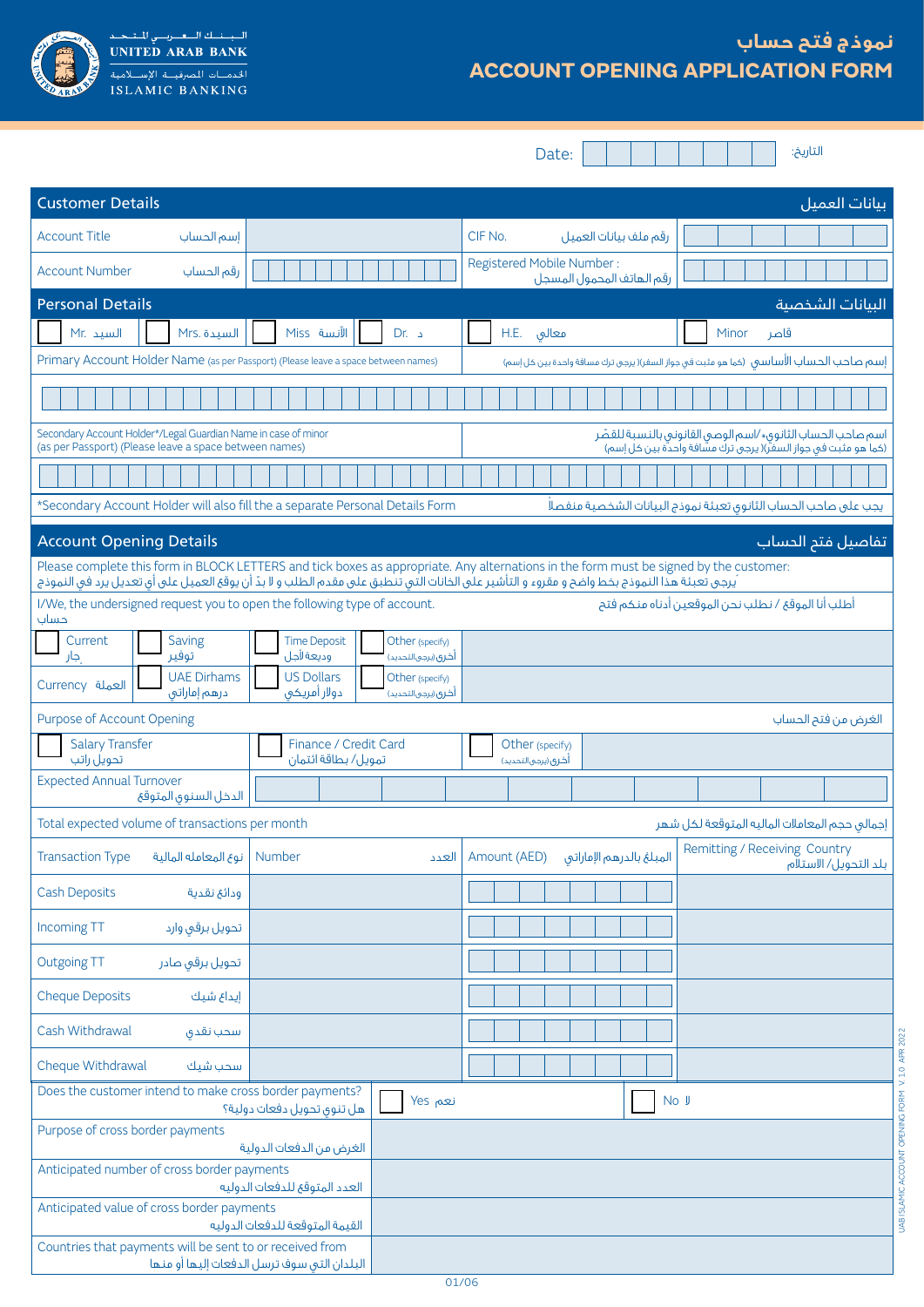

| <b>Product and Services Required</b>                                                                                                                                                                                                                             | المنتجات والخدمات المطلوبة                                                                                                                                              |
|------------------------------------------------------------------------------------------------------------------------------------------------------------------------------------------------------------------------------------------------------------------|-------------------------------------------------------------------------------------------------------------------------------------------------------------------------|
| <b>Debit Card</b><br>بطاقة خصم مباشر                                                                                                                                                                                                                             | No J<br>نعم Yes                                                                                                                                                         |
| Name to be printed on the card (please leave a space between names)                                                                                                                                                                                              | الاسم على البطاقة يرجى ترك مسافة بين كل إسم                                                                                                                             |
| <b>Primary Account Holder</b><br>إسم صاحب الحساب الأساسق                                                                                                                                                                                                         |                                                                                                                                                                         |
| Secondary Account Holder (If required)<br>إسم صاحب الحساب الثانوق (إذا كان مطلوبًا)                                                                                                                                                                              |                                                                                                                                                                         |
|                                                                                                                                                                                                                                                                  | <b>POS Limit</b><br>Cash Limit<br>حد الشراء اليومي<br>حد النقد اليومي                                                                                                   |
| <b>Titanium Debit Card</b><br>بطاقة الخصم تيتانيوم                                                                                                                                                                                                               | AED 20000<br><b>AED 9000</b><br>۲۰۰۰۰ درهم إماراتی<br>۹۰۰۰ درهم إماراتی                                                                                                 |
| Preferred Language<br>اللغة المفضلة                                                                                                                                                                                                                              | English<br>Arabic<br>اإلنجليزية<br>العربية                                                                                                                              |
| <b>Email Address</b><br>(E-statement is Mandatory*)<br>عنوان البريد اإللكتروني<br>(إلزامى إلرسال كشف حساب إلكتروني)                                                                                                                                              |                                                                                                                                                                         |
| *If you wish to receive physical statements, kindly visit nearest UAB branch. T&Cs for E-Statements and physical statements apply.                                                                                                                               | إذا كنت ترغب فى الحصول على كشف حساب ورقى، يرجى زيارة أقرب فرع من فروع البنك العربى المتحد تسرى الشروط و األحكام على كشوف الحساب الالكترونية والورقية                    |
| SMS Banking Service (on registered mobile number) (Mandatory)<br>الخدمات المصرفية عبر الرسائلُ النصية القصيرة ( وفق رقم الهاتف المتحرك المسجل)                                                                                                                   | نعم Yes                                                                                                                                                                 |
| Cheque Book Request (For Current Account Only)<br>طلب دفتر شيكات                                                                                                                                                                                                 | No J<br>نعم Yes                                                                                                                                                         |
| Fee & charges (Optional/Free) are applicable in accordance with Retail Banking Schedule of Charges, which is available on UAB website (www.uab.ae).                                                                                                              | تطبق الرسوم و المصاريف إن وجدت ( اختيارية / مجانية ) وفقاً لجدول رسوم الخدمات المصرفية، والتي يمكن الاطلاع عليها من خالل موقع الانترنت للبنك العربي المتحد (www.uab.ae) |
| I would like to receive updates about United Arab Bank's product and services, promotions and offers on my registered contact details.<br>أود أن أستقبل تحديثات حول منتجات و خدمات و عروض البنك العربى المتحد على رقم الهاتف المحمول الخاص بى و المسجل لدى البنك | Yes<br>No.<br>نعم                                                                                                                                                       |
| <b>Correspondence Mailing Instructions</b>                                                                                                                                                                                                                       | تعليمات المراسلة البريدية                                                                                                                                               |
| What is your preferred mailing address?                                                                                                                                                                                                                          | ما عنوانك البريدق المفضل؟                                                                                                                                               |
| Office P.O.Box<br>Personal P.O. Box<br>صندوق البريد الشخصى<br>صندوق بريد العمل                                                                                                                                                                                   | <b>Personal Email Address</b><br><b>Office Email Address</b><br>عنوان البريد الالكترونى الشخصى<br>عنوان البريد الالكتروني للعمل                                         |
| <b>Signature Specimen</b>                                                                                                                                                                                                                                        | نموذج التوقيع                                                                                                                                                           |
| <b>Account Title</b><br>إسم الحساب                                                                                                                                                                                                                               | CIF No<br>رقم ملف بيانات العميل                                                                                                                                         |
| <b>Account Number</b><br>رقم الحساب                                                                                                                                                                                                                              |                                                                                                                                                                         |
| <b>Account Operation</b>                                                                                                                                                                                                                                         | تشغيل الحساب                                                                                                                                                            |
| Joint (Operating Singly)<br>Singly<br>مشترك(تشغيل فردى)<br>فردى                                                                                                                                                                                                  | Joint (Operating Joinly)<br>Other (specify)<br>مشترك (تشغيل مشترك)<br>أخرى (يرجى التحدي)                                                                                |
| <b>Primary Applicant</b><br>مقدم الطلب الأساسق                                                                                                                                                                                                                   | Signature<br>التوقيع<br>Signature<br>التوقيع                                                                                                                            |
|                                                                                                                                                                                                                                                                  |                                                                                                                                                                         |
| Secondary Applicant (if required and in case of Joint Account)<br>مقدم الطلب الثانوق (إلزامي للحسابات المشتركة)                                                                                                                                                  | Signature<br>التوقيع<br>Signature<br>التوقيع                                                                                                                            |
|                                                                                                                                                                                                                                                                  |                                                                                                                                                                         |
| If ownership percentage not specified, the account holders agree that any credit balance in the account will be considered as equally owned by them.                                                                                                             |                                                                                                                                                                         |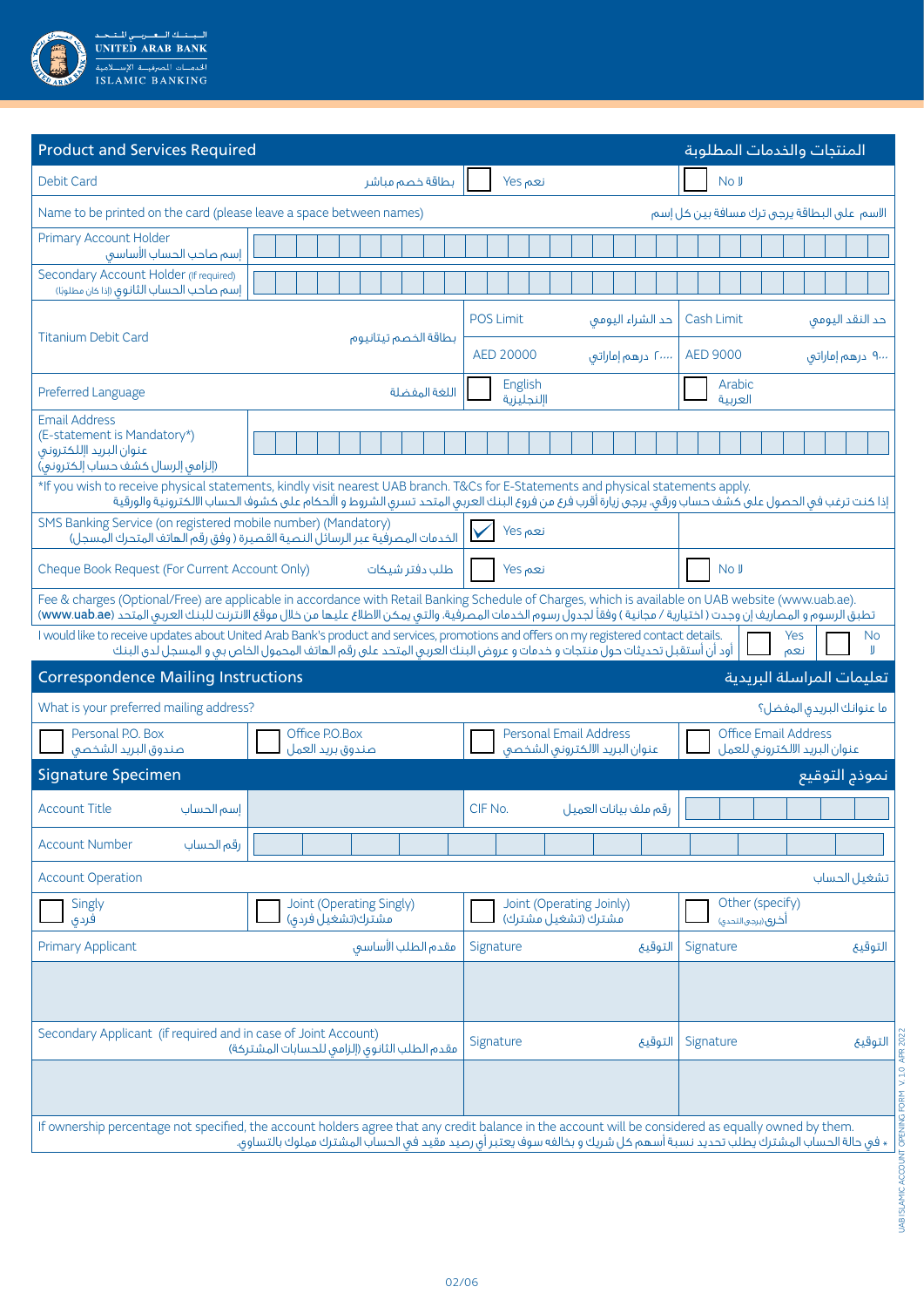

# إقرار العميل العميل المستخدمات المستخدمات المستخدمات المستخدمات المستخدمات المستخدمات المستخدمات المستخدمات ال

Customer Declaration By Each Account Holder Applying Below: I irrevocably and unconditionally declare and agree that.

- 1. All information provided in this application is true, up-to-date, accurate and complete
- 2. The Bank, its subsididiaries, affiliates, agents, third party service prociders and any other party the bank may deem appropriate may validate and verify all or any sucha information, through whatever third party sources it considers appropriate, including without limitation, any federal, emirate or overseas credit refernce agency (e.g. Al Ethiad Credit Bureau or replacement bureau)
- 3. I permit United Arab Bank to (at any time) request any credit references, account statements or other relavant information from my employer, any financial insitution, regulatory body, any credit reference agency/ bureau (including Al Ethihad Credit Bureau and the Central Bank) and/or any other source United Arab Bank selects (each Verification Authority) to assess my credit profile and history and my ability to meet my financial commitments, and I acknowledge that United Arab Bank may rely on such information and shall not be held liable if any such information is incorrect, incomplete or inaccurate. In addition to the aforesaid acknowledgment, for accessing my account statements, I also unconditionally and irrevocably agree to execute any Form, provided by United Arab Bank, either attached as annexure to this application Form or otherwise.
- 4. The Bank may share any such information held about me with any regulators, authorities, or any other third party that the Bank deems appropriate, in accordance with applicable laws and regulations for various purposes, including without limitation credit reference, antimoney laundering, country sanctions compliance, FATCA (or other tax authority reporting), fraud prevention and audit
- 5. I have very carefully read and had fully explained to me the UAB General Terms & Conditions, Schedule of Charges and any Agreements available relating to Account Opening, Regulatory Information, Personal Finances, Credit Cards and any other Bank product or service for which I am applying (either a hard copy of which I have obtained from a branch, an electronic copy of which I have downloaded, or which is disclosed on the Bank's website www.uab.ae. I also agree to routinely refer to the Bank's website to stay updated.
- 6. I hereby assign to United Arab Bank my monthly salaries, end of service benefits and any other dues towards settlement of my liabilities. I further confirm that these instructions are irrevocable and will remain in force until full settlement of my liabilities and all sums due to the bank including profit and any other charges incurred by the bank in connection with granting or recovery of the Finance.
- 7. I fully understand what I am entering into and the potential financial and other consequences of my responsibilities in banking with the Bank and using one or more of the Bank's products and services.
- I will provide the Bank with updated personal and other information required by the Bank to maintain my products and services within a reasonable time after any information changes and becomes untrue, outof-date, inaccurate or incomplete
- 9. I understand that the Bank may decline the whole or any part of this application without giving a reason whatsoever and I do acknowledge the fact that I do not have any legal recourse in this respect.
- 10. The Bank has the right to change any of its UAB General Terms and Conditions from time to time and I will become legally bound by such change.
- 11. My continued retention or use of any Bank products or services after the effective date of any change in UAB General Terms & Conditions shall automatically be deemed my acceptance of the change and I shall not object in any dispute that I am not so bound, due to the absence of any physical signature or any UAB General Terms & Condintion, as replaced, amendend, supplemented or delete from time to time.
- 12. The Bank shall be entitled to close one or all my accounts or terminate any other product or services if any information provided by me is subsequently found to be untrue, out-of-date, inaccurate, incomplete or misleading or such account has been or is being used for any illegal purpose, or for any other reason that the Bank, at its sole discretion, may find reasonable.
- 13. Inactive account due to (no debit transaction by Customer and/or KYC update) for a specific period of time will be moved to dormancy as per UAECB regulation.

إقـرار العميـل (لـكل صاحـب حسـاب)( الأساسـى و الثانـوي /المشـترك إن وجـد )بالشـروط واألحـكام المدرجـة أدناه

ُقـر بشـكل نهائـي ودون أي شـرط وأوافـق على مـا يلي: أ

- . أن جميـع المعلومـات المقدمـة فـي هـذا الطلـب صحيحـة وحديثـة ودقيقـة وكاملـة.
- r. يجــوز للبنــك وشــركاته الفرعيــة وشــركاته التابعــة و وكلائـه ومقــدم الخدمـات مــن<br>الغيــر و أى طـرف يــراها البنــك مناسـبًا أن يتحقـق مــن صالحيــة جميــع أو أى مــن هــذه الغيــر و اي طـرف يــراها البنــك مناسـبًا ان يتحقـق مــن صالحيــة جميــع او اي مــن هــذه<br>المعلومـات مــن خــلال أي مصــادر أخــرى حســب مـا يــراه البنــك مناسبـــآ بمــا فــى ذلــك ً علــى ســبيل المثـال لا الحصـر اي وكالــة تصنيــف إئتمانــى إتحاديــة او فــي اي إمـارة او وكالــة خارجيــة (مثــل شــركة الإتحـاد للمعلومـات الائتمانيـة او اي شــركة بديلــة).
- . أفـــوض البنـــك العـربـــي المـتحــد أن يطـلــب )فــي أي وقــت( أي تصـنـيــف ائــتـمــاني أو كــشــوف حسابــات أو غيـــر ذلـــك مــن المعـلـومـــات مــن أي جهــة عمــل أعمـل لديهـا أو مؤسسـة ماليـــة أو جـهــة تنظيـميــة أو وكالــة تصنِيـف إئتمانــى )بمـا فــى ذلـك شـركــة االتحـاد للمعلومــات االئتمانيـة أو البنـــك المــركـــزي) أو أي مصــدر معلومــات آخــر يختـــاره البنــك العربــى المتحــد )والتــى تعتبــر كل منهــا ســلطة تحقــق( مـن أجــل تقييــم محفظتــي الائتمانيـة و تـاريخــق وقــدرتي علــي الوفـاء بالتزاماتــي الماليــة وأقــر أنــه يجــوز للبنـك العربـي المتحـد أن يعـتـــمد علـى هـــذه المعـلـومـــات وال يتـحمـــل البنـــك أي مسـؤولـيـــة عـــن خطــأ أو نـقـــص أو عــدم دقــة هــذه المعلومــات. باإلضافـة إلــى اإلقـرار الســابق، فإنــي أوافــق - بخصــوص الدخــول إلـــى كشـــوف الحســـاب - بشـــكل نهائـــي وبـــدون شـــرط أن أوقـــع أي نمـــوذج يقدمـــه لـــي البنـــك العربـــي المتحــد ســواء فــي شــكل مرفــق لنمــوذج الطلــب هــذا أو بــأي طريقــة أخــرى.
- . يجـــوز للبنـــك العربـــي المتحـــد أن يشـــارك تلـــك المعلومـــات التـــي يحتفـــظ بهـــا بشــأني مــع أي جـهــآت تنظيميــة أو ســـلطات أو أي طـــرف ثالــث حســب مــا يــراه البنــك<br>مناســبا وفــق القوانيــن واللوائــح الســارية ولأي غــرض بمــا فـي ذلٍـك عـلـى سـبيل مناســبًا وفــق القوانيــن واللوائــح الســارية ولاي غــرض بمــا فــي ذلـك علــى ســبيل<br>المثــال لا الحصــر هيئــات التصنيــف الائتمانـى و مكافحــة غســيل الأمـوال و الامتثـال للعقوبــات المفروضــة عـلــى الــدول وقانــون الامتثـال لحســاب الضرائـب الاجنبيـة "فاتــكا" (أو غيرهــا مــن الســلطات الضريبيــة) لمنــع الاحتيـال وكشــفه.
- . لقــد قـرأت بعنـايــة وتلقـيــت شــرح كـامــل للشــروط األحـكام الخـاصـــة بالبنــك العـربــي المتحــد و ملحــق الرســـوم و االتفاقيـة المتاحـــة بخصـــوص فتـــح الحســــاب والمعلومـات التنظيميـة و التمويـات الشـخصية وبطاقـــات االئتمـــان وغيرهـــا مـــن منتجـــات البنـــك أو خدماتــه التـــق أقــدم الطلــب بشــأنـها )ســواء فــي شــكل نسـخة ورقيــة والتــي أحصـل عليهــا مــن أي فــرع أو فــي شــكل نســخة إلكترونيــة أحملهــا أو تكــون منشــورة علــى www.uab.ae البنــك موقــع أوافــق أن أتصفــح موقــع البنــك العربــي المتحــد االلكترونـي بشــكل دوري لالطـاع علــى

آخــر التحديثــات والتعديــات.

- . أتنــازل للبنــك العربــي المتحــد بموجــب هــذا اإلقرار عــن راتبــي الشــهري و مكافــأة نهايــة خدمتــي و أي مســتحقات أخــرى مقابــل تســوية إلتزاماتــي، كمــا أؤكــد مــرة أخــرى أن هـــذه التعليمـــات نهائيـــة وســـوف تبقـــى ســـارية إلـــى حيـــن تســـوية إلتزاماتـــي وجميـــع المبالـــغ بالكامـــل بمـــا فـــي ذلـــك الربـح و أي رســـوم يتكبدهـــا البنـــك فـــي ســـبيل منحـــي التمويـل أو إســـترداده.
- . أفهـــم تمامــً مـــا أوقـــع عليـــه والتبعـــات الماليـــة أو غيـــر الماليـــة المحتملـــة بخصـــوص مســـؤولياتي عـــن التعامـــل البنكـــي مـــع البنـــك وإســـتخدام واحـــد أو أكثـــر مـــن منتجاتـــه وخدماتـــه.
- . ســـوف أزود البنـــك العربـــي المتحـــد بالمعلومـــات الشـــخصية المحدثـــة وغيرهـــا مـــن المعلومـــات التـــي يطلبهــا البنــك لمواصلــة تقديــم منتجاتــه وخدماتــه خـال وقــت معقــول وعقــب حـّــدوث أي تغييــر فــي أي مــن هــذه المعلومــات أو إذا أصبحــت غيــر صحيحـــة أو غيـــر محدثـــة أو غيـــر دقيقـــة أو ناقصـــة.
- . أفهــم أنــه يجــوز للبنــك العربــي المتحــد أن يرفــض الطلــب بشــكل كلــي أو جزئــي دون إبــداء أســباب وأقــرّ بموجبــه أنــه ليــس لــي أي حــق قانونــي تجــاه البنــك فــي هــَذا<br>المــدد
- 10.يتمتــع البنــك العربــي المتحــد بالحــق فــي تغييــر أي مــن شــروطه وأحكامــه العامــة مــن وقــت آلخــر وأوافــق علــى االلتزام بــأي مــن هــذه التغييــرات.
- 11.يعتبـــر إســـتمراري فـــي إســـتخدام منتجـــات البنـــك العربـــي المتحـــد أو خدماتـــه بعـــد تاريـــخ ســـريان أي تغييــر فــي الشــروط و األحــكام العامــة الخاصــة بالبنــك بمثابــة قبــول منــي لهــذا التغييــر وال يجــوز لــي أن أعتــرض، خــال أي نــزاع، أو أتــذرع بأنــي غيــر ملــزم بهــذا التغييــر بحجــة عــدم توقيعــى علــى الشــروط والاحــكام العامــة الخاصــة بالبنــك بصيغتهـا البديلــة او المعدلــة او التكميليــة او حســب المحــذوف منهـا مــن وقــت لاخـر.
- 12.يحـــق للبنـــك العربـــي المتحـــد أن يغلـــق أحـــد حســـاباتي أو جميعهـــا وأن ينهـــي أي منتجــات او خدمــات ُ اخــرى إذا ثبــت فيمــا بعــد ان اي مـن المعلومــات المقدمــة منــي .<br>. غيــر صحيحــة او غيــر محدثـة او غيــر دقيقــة او ناقصــة او مضللــة او ان هــِـذا الحســاب يســتخدم لأغــراض غيــر قانونيــة أو لأي ســبب آخــر يــراه البنــك معقــولا وفــق تقديــره المنفـــرد.
	- 13.الحســـابات الغيـــر نشـــطة بســـبب )عـــدم وجـــود حـــركات خصـــم عـــن طريـــق العميـــل و/أو لــم يتــم تحديــث البيانــات "إعـرف عميلـك") لمــدّة معينــة مــن الوقــت سـيتم<br>تحويلهـا كحسـابات خامــدة حســب تعليمـات المصــرف المركــزى لدولــة الإمارات<br>تحويلهـا كحسـابات خامــدة حســب تعليمـات المصــرف المركــز العربيـــة المتحـــدة.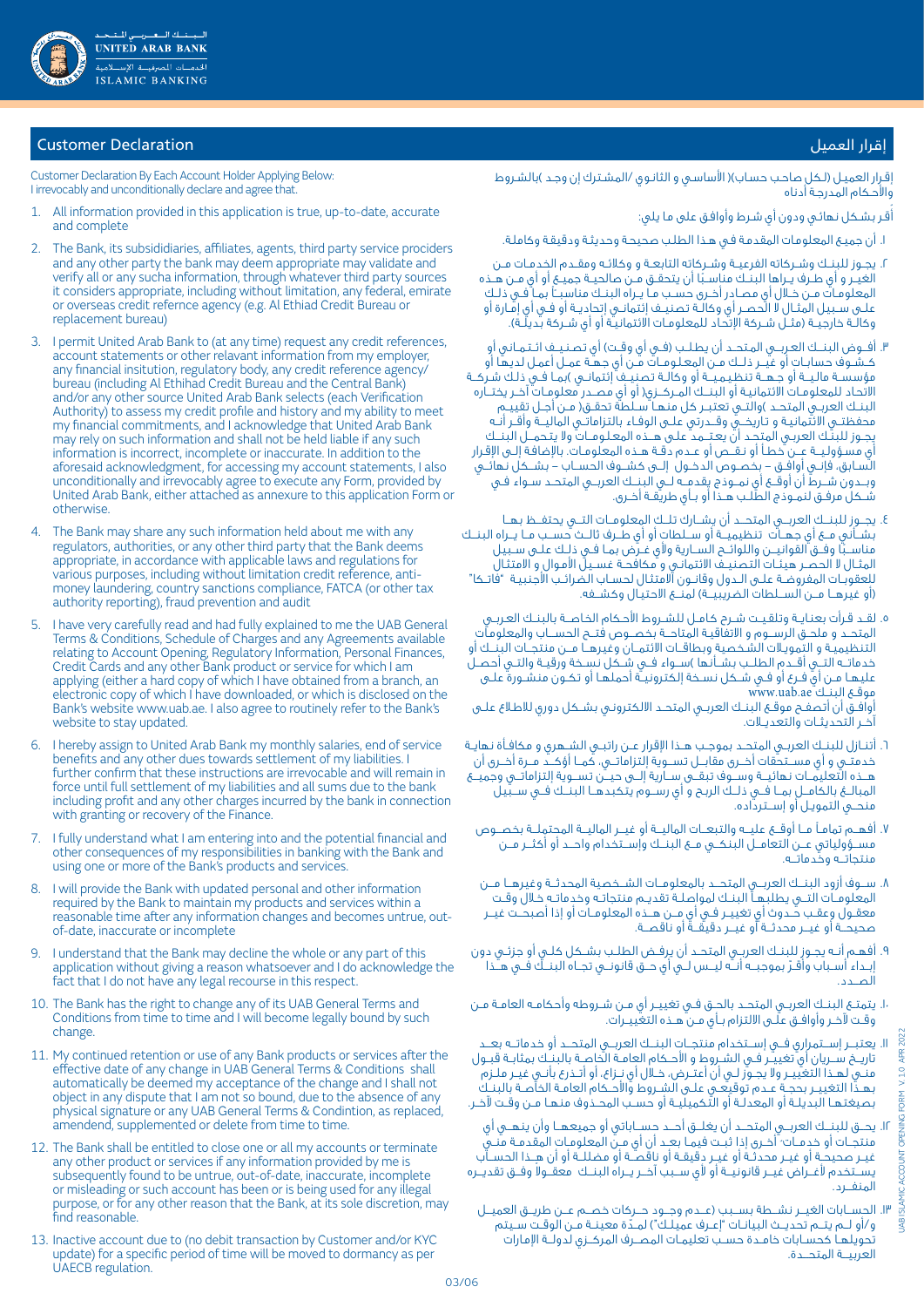

- 14.إذا تـــم تحويـــل الحســـاب كحســـاب خامـــد فـــإن الرصيـــد المتـــاح )إن وجـــد) ســـيتم تحويلـــه إلـــي المصـــرف المركــزي لدولــة اإلمـارات العربيــة المتحــدة، ال يتحمــل البنــك العربــي المتحــد و/أو المصــرف المركــزي لدولــة اإلمـارات العربيـــة المتحـــدة مســـؤلية دفـــع أى أربـاح علـــى الرصيـــد حســـب االتفـاق المبـــرم بيـــن العميـــل و البنـــك.
- 15.فـــى حـــال مطالبـــة العميـــل للرصيـــد المتـــاح عندمـــا يكـــون الحســـاب خامـــدا، يجـــب علـــى العميـــل مراجعـــة البنـــك العربـــي المتحـــد لتقديـــم مطالبـــة ماليـــة و تحديـــث البيانــات (إعــرف عميلــك).
- 16.صــدرت األحـكام والشــروط العامــة الخاصــة بالبنــك وملحــق الرســوم وأي إتفاقيــات أو أي نسـخة إلكترونيــة منشـورة علــى موقـع البنــك الإلكترونـي باللغـة العربيــة واللغـة االنجليزية وفــي حــال وجــود أي نــزاع أمــام المحاكــم أو أي ســلطات مختصــة فــي دولــة الإمارات العربيــة المتحــدة أو فــّي حـال وجـود أي تضــارب بيــن النـصيــن، يعتــد بالنــص المحــرر باللغــة العربيــة حتــى لــو أن الطــرف اآلخـر ال يجيــد اللغــة العربـيـــة تحـــدثًا أو كتابــة.
- 14. If account moved to dormancy, available account balance if any will be transferred to CBUAE (Central Bank of United Arab Emirates), neither UAB and/or CBUAE will be liable to pay any profit on the balance as per contract between customer and the bank.
- 15. In case of Customer would like to claim any available balance when account moved to dormancy, Customer should contact UAB to submit the request for claim along with valid KYC (Know Your Customer)
- 16. This Application, The Bank's General Terms and Conditions, Schedule of Charges, any Agreements or any electronic copy which is disclosed on the Bank's website are made in two languages (English and Arabic) and, in the event of any dispute before the courts or other competent authorities in the United Arab Emirates, if there is a contradiction between the two texts, the Arabic text shall prevail (even if do not either speak, write or understand Arabic).

| Customer's Signature & Date                                                                                                                                                                                                                                                                                                                                                                                                                                                                                                                                                                                                                                                                                                                                                                                                                                                                                             | توقيع العميل و التاريخ |                |  |  |  |
|-------------------------------------------------------------------------------------------------------------------------------------------------------------------------------------------------------------------------------------------------------------------------------------------------------------------------------------------------------------------------------------------------------------------------------------------------------------------------------------------------------------------------------------------------------------------------------------------------------------------------------------------------------------------------------------------------------------------------------------------------------------------------------------------------------------------------------------------------------------------------------------------------------------------------|------------------------|----------------|--|--|--|
| In all situations and at any point of time during the Customer's relationship with the Bank, the Customer shall be solely responsible for all consequences<br>that may result due to the Customer's failure to meet the Bank's requirements, and/or non-compliance or breach of the relevant terms and conditions<br>under any of the Bank's products/services. The consequences may vary depending on the nature and type of Bank's product/service that the customer<br>subscribes to. The Bank shall in no event bear responsibility for any claims, proceedings, damages or losses caused by such act nor for indemnification to<br>the Customer or third party in this regard.<br>ً في جميع المواقف و في أي وقت أثناء علاقة العميل بالبنك، يكون العميل وحده مسؤولاً عن كافة العربة عن فشله في تلبية متطلبات البنك و/أو عدم امتثاله أو خرقه لأية شروط<br>أو أحكام ذات صلة بخدمات أو تسهيلات قد طلبها العميل من البن |                        |                |  |  |  |
|                                                                                                                                                                                                                                                                                                                                                                                                                                                                                                                                                                                                                                                                                                                                                                                                                                                                                                                         |                        |                |  |  |  |
| Self-Certification                                                                                                                                                                                                                                                                                                                                                                                                                                                                                                                                                                                                                                                                                                                                                                                                                                                                                                      |                        | الإقرار الشخصص |  |  |  |

|                                  | . . | ___ |
|----------------------------------|-----|-----|
| CIF No.<br>رقم ملف بيانات العميل |     |     |
|                                  |     |     |

# نموذج الإقرار الشخصي للأفراد بخصوص قانون الامتثال لحساب الضراب الأجنبية "فاتكا " \_\_\_\_\_\_\_\_\_\_\_\_\_\_\_\_\_\_\_<br>نموذج الإقرار الشخصي للأفراد بخصوص قانون الامتثال لحساب الضراب الأجنبية "فاتكا "

إذا لم تؤكد جميع البيانات السابقة، يتحتم عليك تعبئة نموذج 9W أو نموذج 8W-Ben حسب ما ينطبق .

Completion of this form is mandatory in accordance with UAE Central Bank requirements and its notices 2013/321 dated 19 November 2013 and 2014/150 dated 26 May 2014.

| يلزم تعبئة هذا النموذج وفق متطلبات بن الإمارات العربية المتحدة المركز ى وإخطاراته رقم ٢٠١٣/٣/١٢ المؤرخة ١٩ نوفمبر ١٠١٣، ٢ المؤرخة ٢٦ مايو ٢٠١٤، المؤرخة ٢٦ مايو ٢٠١٤ |                                                                                                     |  |  |  |
|----------------------------------------------------------------------------------------------------------------------------------------------------------------------|-----------------------------------------------------------------------------------------------------|--|--|--|
| Do you hold any other nationality than the one declared?<br>هل تحمل أى جنسية أخرى بخلاف تلك المعلن عنها؟                                                             | نعم Yes<br>No J                                                                                     |  |  |  |
| Please mention the other nationality(ies)<br>يرجى ذكر الجنسية/ الجنسيات الأخرى                                                                                       |                                                                                                     |  |  |  |
| Please tick below as appropriate:                                                                                                                                    | يرجى التأشير فى الخانات التالية حيثما ينطبق                                                         |  |  |  |
| am not a U.S. Person and confirm as follows:                                                                                                                         | أنا لست مواطن أمريكى و أؤكد ما يلى                                                                  |  |  |  |
| I was not born in the U.S.<br>a <sub>r</sub>                                                                                                                         | آ . إنى لم أولد في الولايات المتحدة الأمريكية                                                       |  |  |  |
| I do not have a U.S. Passport<br>b.                                                                                                                                  | ب . لا أحمل جواز سفر أمريكي                                                                         |  |  |  |
| I do not hold a U.S. green card<br>C.                                                                                                                                | ج . لا أحمل بطاقة خضراء أمريكية                                                                     |  |  |  |
| I do not have an address in the U.S.<br>$d$ .                                                                                                                        | د. ليس لى عنوان فى الولايات المتحدة الأمريكية                                                       |  |  |  |
| I have not provided a "care of" or a U.S. P.O. Box as my address<br>е.                                                                                               | ه . لم أقدم عنوان (لعناية) أو صندوق بريد أمريكي على أنه عنواني                                      |  |  |  |
| f.<br>I have not instructed the bank to hold my mail                                                                                                                 | و . لم تصدر عنى تعليمات للبنك للاحتفاظ ببريدق                                                       |  |  |  |
| I do not have a U.S. phone number<br>g.                                                                                                                              | ز . لا أملك رقم هاتف أمريكى                                                                         |  |  |  |
| h.<br>I do not have standing payment instructions to transfer money to or<br>from the U.S.                                                                           | ح . ليس لدى أى تعليمات سداد فى الوقت الحالى لتحويل أموالى إلى الولايات<br>المتحدة الأمريكية أو منها |  |  |  |
| If you have NOT confirmed ALL of the above statements, you must please also complete "W9 form or the W-8Ben form" as applicable.                                     |                                                                                                     |  |  |  |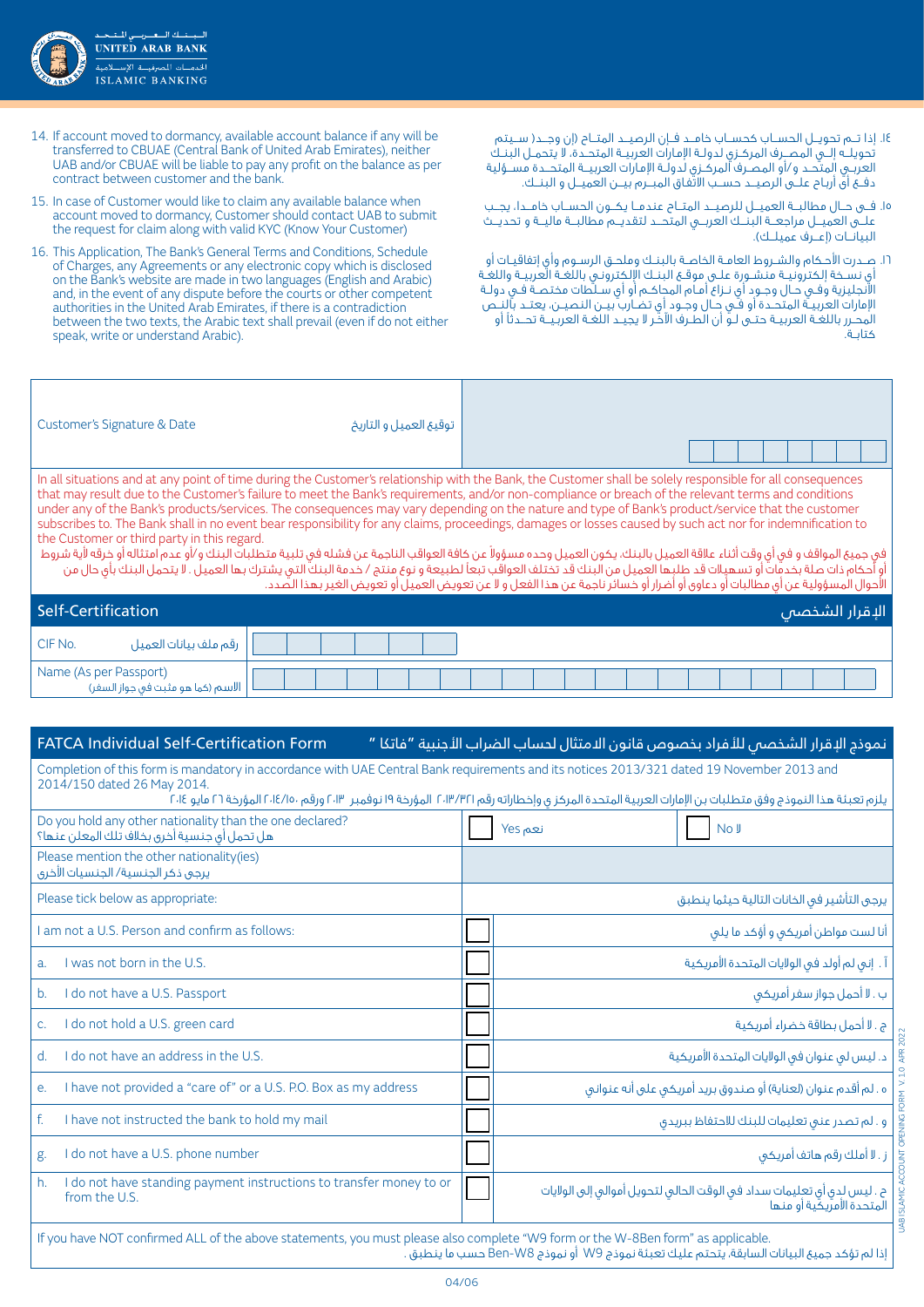| Please complete the following table indicating:<br>1) where the Account Holder is a tax resident;<br>2) the Account Holder's TIN for each country indicated<br>If the Account Holder is a tax resident in more than three countries<br>please use a separate sheet. If a TIN is unavailable please provide the<br>appropriate reason A, B OR C as follows:<br>REASON A The country where the Account Holder is liable to pay tax does<br>not issue TINs to its residents<br>REASON B The Account Holder is otherwise unable to obtain a TIN or<br>equivalent number (Please explain why you are unable to obtain a TIN in the<br>below table if you have selected this reason)<br>REASON C No TIN is required.<br>(Note, Only select this reason if the authorities of the country of tax<br>residence entered below do not require the TIN to be disclosed). | برجى تعبئة الجدول التالى لتوضيح ما يلى:<br>٢) توضيح رقم التعريف الضريبي لصاحب الحساب في كل بلد<br>ذا كان صاحب الحاسب مقيمًا ضريبيًا في أكثر من ثلاث دول، يرجى استخدام<br>ورقة منفصلة في حال عدم توافر رقم التعريف الضريبي، يرجِّي اختيار السبب<br>الْمِناسب من بين الأسباب ("أ" و"ب" و"ج") التالية:<br>لسـبب (أ): لأن البلـد الـذي يكـون صاحـب الحسـاب فيـه ملـزم بدفـع ضرائـب لا يصـدر أرقـام<br>لسبب (ب) لأن صاحب الحساب غير قادر لأى سبب آخر على الحصول على الرقم التعريفي<br>لضريبـي أو رقـم يعادلـه (يرجـي بيـان سـببّ عـدم قدرتـه علـي الحصـول علـي الرقـم<br>لتعريفــق الضريبــى فــى الجــدول التالــى فــى حــال التأشــير علــى هــذا الســبب)،<br>السـبب آج): ليـس مطلوباً الحصول علـَّى رقَم التعريـف الضريبـى<br>علاحظة: لا تختر هذا السبب إذا كانت السلطات في بلـد الإقامة الضريبيـة الموضحـة أدنـاه<br>! تطلب الكشف عن الرقم التعريفى الضريبى | ) ما إذا كان صاحب الحساب مقيمًا ضريبيًا<br>تعريفيـة ضريبيـة للمقيميـن فيها، |
|---------------------------------------------------------------------------------------------------------------------------------------------------------------------------------------------------------------------------------------------------------------------------------------------------------------------------------------------------------------------------------------------------------------------------------------------------------------------------------------------------------------------------------------------------------------------------------------------------------------------------------------------------------------------------------------------------------------------------------------------------------------------------------------------------------------------------------------------------------------|--------------------------------------------------------------------------------------------------------------------------------------------------------------------------------------------------------------------------------------------------------------------------------------------------------------------------------------------------------------------------------------------------------------------------------------------------------------------------------------------------------------------------------------------------------------------------------------------------------------------------------------------------------------------------------------------------------------------------------------------------------------------------------------------------------------------------------------------------------------|-----------------------------------------------------------------------------|
|                                                                                                                                                                                                                                                                                                                                                                                                                                                                                                                                                                                                                                                                                                                                                                                                                                                               | If no $T N$ available opter reason $\Lambda / R / C$                                                                                                                                                                                                                                                                                                                                                                                                                                                                                                                                                                                                                                                                                                                                                                                                         |                                                                             |

نموذج اإلقرار الشخصي لألفراد بخصوص معيار اإلبالغ الموحد Form Certification-Self Individual CRS

| Country of tax residence<br>بلد الإقامة الضريبية | <b>TIN</b><br>رقم التعريف الضريبى                                                                        | If no TIN available enter reason A/B/C<br>في حال عدم توافر رقم تعريف ضريبي يرجى كتابة<br>السَّبِبِ "أ" أو "ب" أو "ج" |
|--------------------------------------------------|----------------------------------------------------------------------------------------------------------|----------------------------------------------------------------------------------------------------------------------|
|                                                  |                                                                                                          |                                                                                                                      |
|                                                  |                                                                                                          |                                                                                                                      |
|                                                  |                                                                                                          |                                                                                                                      |
|                                                  | Please explain in the following boxes why you are unable to obtain a TIN if you selected REASON B above. | يرجى توضيح سبب عدم قدرتك على الحصول على رقم التعريف الضريبى فى المربعات التالية فى حال اختيار السبب (ب) آنفًا.       |
|                                                  |                                                                                                          |                                                                                                                      |
|                                                  |                                                                                                          |                                                                                                                      |
|                                                  |                                                                                                          |                                                                                                                      |

# الإقرار و التوقيع السياسي المستخدم المستخدم المستخدم العاملية المستخدم العاملية المستخدم العاملية العاملية الع

### FATCA Individual Self-Certification

I confirm that the information provided above is true, accurate and complete.

Subject to applicable laws, I authorize the Bank or any of its branches, affiliates or third party designated by it to share my information with domestic and over seas tax authorities, where required, or with any third party nominated by the Bank at its reasonable discretion, to establish my tax liability in any jurisdiction.

Where required by domestic or overseas regulators or tax authorities, I agree that the Bank may withhold from my account(s) any amounts as may be required according to applicable laws, regulations and directives or take any other action/measure as required from such regulators.

I have carefully read the UAB General Terms & Conditions and additional T&Cs relating to Regulatory Information which is disclosed on the bank's website.

I understand to advise the bank within 20 days of any change in circumstances which affect the tax residency status of the account.

### CRS Individual Self-Certification

I understand that the information supplied by me is covered by the full provisions of the terms and conditions governing the Account Holder's relationship with UAB setting out how UAB may use and share the information supplied by me.

I acknowledge that the information contained in this form and information regarding the Account Holder and any Reportable Account(s) may be provided to the tax authorities of the country in which this account(s) is/ are maintained and exchanged with tax authorities of another country or countries in which the Account Holder may be tax resident pursuant to intergovernmental agreements to exchange financial account information. I certify that I am the Account Holder (or I am authorised to sign on behalf of the Account Holder) in respect of all the account(s) to which this form relates.

# الإقرار الشخصي الأفراد بخصوص قانون الامتثال لحسـاب الضرائب الأجنبية "فاتكا"

أقـر بموجـب هـذا أن المعلومـات المقدمة هي معلومـات صحيحة وتامة.

بنــاء علــى القوانيــن المعمــول بهــا، أفــوض البنــك العربــي المتحـد أو أي مـن فروعـه أو الشــركات التابعــة لــه أو أي طــرف ثالــث يعينــه البنــك أن يشــارك بياناتـي مــع أي جهـة ضريبيـة محليــة أو أجنبيــة - إذا لــزم األمر - أو مـــع أي طـــرف ثالـــث يعينـــه البنـــك وفـــق تـقـديــــره المعقــول لتحديــد التزامــي الضريبــي فــي أي مـكان

أوافــق أنــه يجــوز للبنــك العربــي المتحــد - إذا طلبــت أي جهــات تنظيميـة أو سـلطات ضريبيــة أجـنـبـيــة – أن يسـتـقـطــع مــن حسـابــو، أي مبـّـالــغ تكــون مطلــوبــة وفـــق القــوانـيــــن واللـوائــــح والتوجيهات الســـارية وأن يتخـــذ أي إجـــراء أو تدابيـــر تطلبهـــا هـــذه الجهــات.

قــرأت بعنايــة الشــروط و األحكام العامــة الخاصــة بالبنــك العربــي المتحـد و الشـروط و الأحكام الاضافية الخاصــة بالمعلومـات التنظيميــة المنشــورة علـّـى موقــع البنـك الالكتروني.

أتعهـــد أن أخطـــر البنـــك العربـــي المتحـــد خـــال 20 يـــوم مـــن حــدوث أي تغييـــر فــي الظــروف إذا كان مـــن شـــأنه التأثيـــر فـــي حالـــة اإلقامة بخصـــوص الضرائــب الخاصـــة بالحســاب.

## اإلقرار الشـخصي لألفراد بخصوص معيار اإلبالغ الموحد

أتفهــم أن المعلومــات التــي قدمتهــا تخضــع لجميــع األحـكام و الشــروط التـي تحكـم العالقــة بيــن صاحــب الحســـاب والبنـــك العربــي المتحـــد والتــي تحـــدد كيفيــة اســتخدام البنـــك العربـــي المتحـــد ومشـــاركته للمعلومــات التـي قدمتهـا.

أقــر بجــواز اإلبــاغ عــن المعلومــات المذكـورة فــي هـذا النمـوذج ومعلومــات صاحـب الحسـاب و أي حســاب / حســابات خاضعــة إلــى الســلطات الضريبيــة فــي البلـد / الســلطة التـي يتبـع لُهـاّ الحسـاب (الحسـابات) وتبادلهـا مـع الســلطات الضريبيــةً لبلــد أو بلــدان أخـرى يـُكـون صاحـــب الحســـاب مقيمـــا بهـــا ألغـــراض الضريبـة وفقــً لالتفاقيـات الدوليــة المنظمـة لتبـادل معلومــات الحســاب الماليــة. كمــا أقــر بأننــي صاحــب الحسـاب / الحســابات )أو أنـي المفـوض بالتوقيــع نيابـة عــن صاحـب الحسـاب / الحسّابات) المتعلقـة بهـذا النمـوذج.